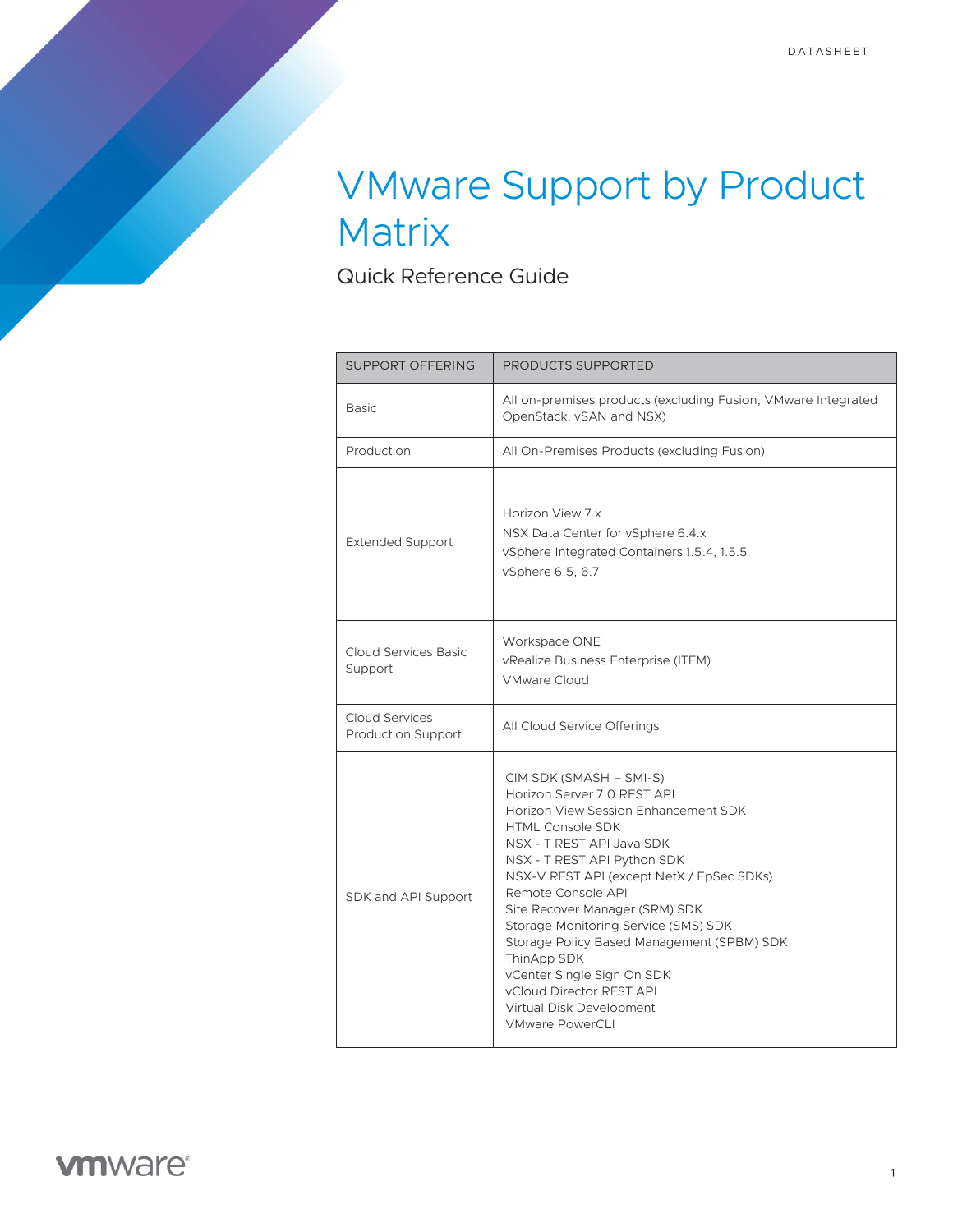| SUPPORT OFFERING                                        | PRODUCTS SUPPORTED                                                                                                                                                                                                                                                                                                                                                                                                                                                                                               |
|---------------------------------------------------------|------------------------------------------------------------------------------------------------------------------------------------------------------------------------------------------------------------------------------------------------------------------------------------------------------------------------------------------------------------------------------------------------------------------------------------------------------------------------------------------------------------------|
| SDK and API Support                                     | vRealize Automation (vRA) SDK<br>vRealize Operations Manager (vROPs) SDK<br>vRealize Orchestrator API (creation of custom plug-ins and<br>workflows)<br>vSAN Management SDK for Python<br>vSAN Management SDK for .Net<br>vSAN Management SDK for Java<br>vSAN Management SDK for Perl<br>vSphere DataCenter CLI - DC CLI<br>vSphere ESX Agent Manager SDK<br>vSphere ESXCLI Standalone<br>vSphere Guest SDK<br>vSphere Management Assistant - vCLI<br>vSphere Management SDK for Java<br>vSphere Web Client SDK |
| U.S. Federal<br>Production                              | All on-premises Production Support eligible products,<br>Workspace ONE and VMware Cloud on AWS                                                                                                                                                                                                                                                                                                                                                                                                                   |
| Per Incident                                            | Fusion<br>Fusion Pro*<br>vSphere Essentials<br>vSphere Hypervisor ESXi<br>Workstation Player*<br>Workstation Pro*<br>*Eligible for optional Basic and Production Support                                                                                                                                                                                                                                                                                                                                         |
| <b>Mission Critical Support</b><br>for Support Partners | All products with underlying production support entitlements<br>(excluding Carbon Black, CloudHealth, SD-WAN and SASE<br>products and select Tanzu products)                                                                                                                                                                                                                                                                                                                                                     |

| RETIRED SUPPORT OFFERINGS                                                                                                                                                                              |                                                                                                                                                                                                                      |  |
|--------------------------------------------------------------------------------------------------------------------------------------------------------------------------------------------------------|----------------------------------------------------------------------------------------------------------------------------------------------------------------------------------------------------------------------|--|
| Premier Support,<br>Premier for Financial.<br>Premier for Telco.<br>Premier for Healthcare<br>Premier for Federal<br>Premier Support<br><b>Resident Engineer</b><br>Premier Support<br>Account Manager | All products with underlying production support entitlements<br>(excluding Carbon Black, CloudHealth, SD-WAN and SASE<br>products and select Tanzu products)<br>No longer available for purchase as of April 1, 2021 |  |

## **vmware**<sup>®</sup>